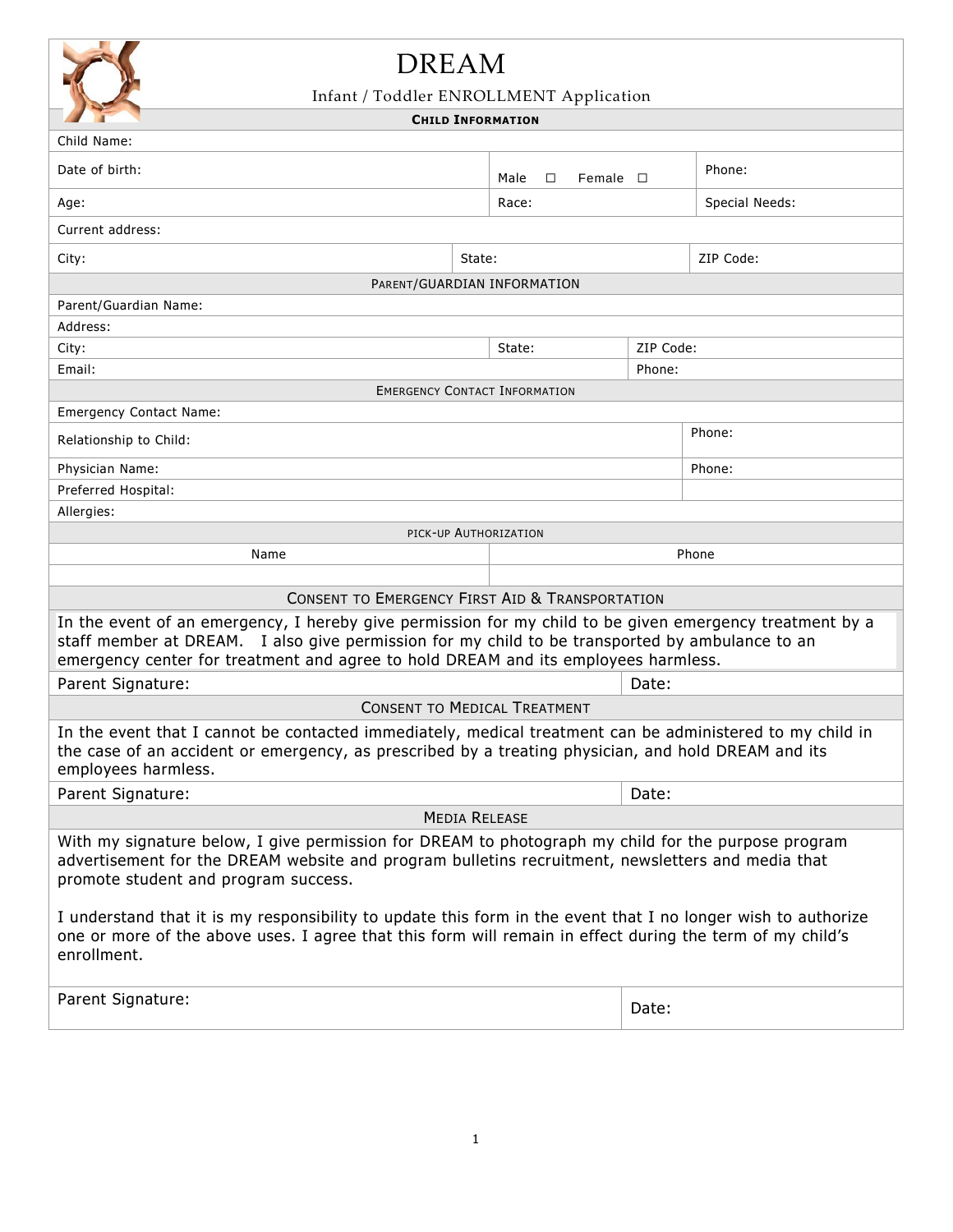## **Infant & Toddler Social Assessment Form**

| Does your child have a nickname? $\square$ Yes $\square$ No |           |                                             |           |
|-------------------------------------------------------------|-----------|---------------------------------------------|-----------|
|                                                             |           |                                             |           |
|                                                             |           |                                             |           |
|                                                             |           |                                             |           |
|                                                             |           |                                             |           |
| <b>FAMILY</b><br>Names of brothers & sisters                |           | Age<br><u> 1919 - John Amerikaans III (</u> |           |
|                                                             |           |                                             |           |
| <b>FOOD</b>                                                 |           |                                             |           |
| Is your child breast fed?                                   |           | $\Box$ Yes                                  | $\Box$ No |
| If yes, do you plan to continue breast feeding? $\Box$ Yes  |           |                                             | $\Box$ No |
| If yes, how do you plan to carry this out? __               |           |                                             |           |
|                                                             |           |                                             |           |
| What is your child's feeding schedule?                      |           |                                             |           |
| Do you supplement?<br>$\Box$ Yes                            | $\Box$ No |                                             |           |

What position does your child like to be in while bottle feeding?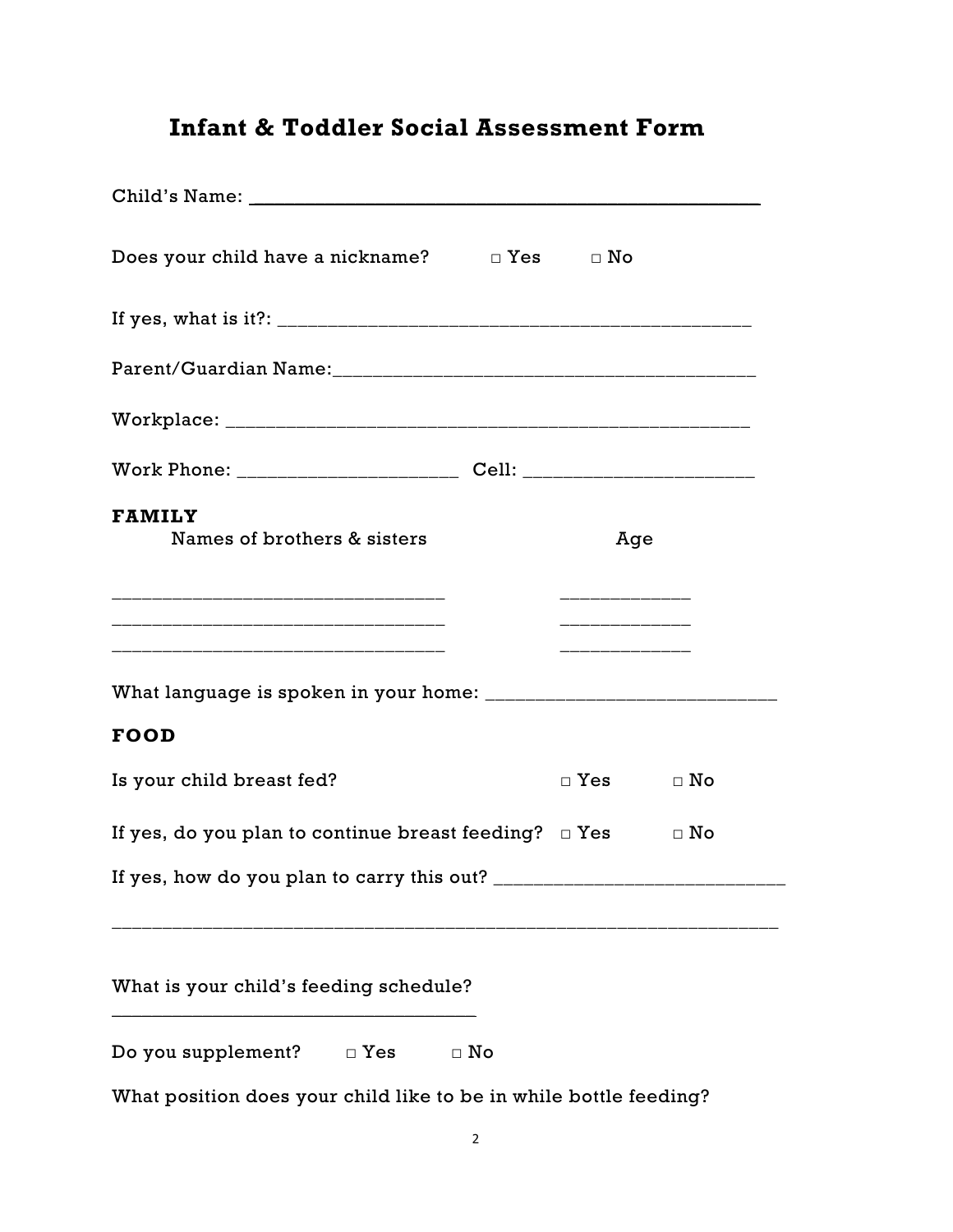What position does your child like to be in while being burped?

\_\_\_\_\_\_\_\_\_\_\_\_\_\_\_\_\_\_\_\_\_\_\_\_\_\_\_\_\_\_\_\_\_\_\_\_\_\_\_\_\_\_\_\_\_\_\_\_\_\_\_\_\_\_\_\_\_\_\_\_\_\_\_\_\_\_\_\_\_\_\_

| Has your child been introduced to solids? $\Box$ Yes $\Box$ No                                                |
|---------------------------------------------------------------------------------------------------------------|
|                                                                                                               |
|                                                                                                               |
| <b>SLEEP</b>                                                                                                  |
| Describe your child's sleep routine (include naps & lengths of naps):                                         |
|                                                                                                               |
| Does your child usually cry when going to sleep? $\Box$ Yes $\Box$ No                                         |
|                                                                                                               |
| <b>DIAPERING</b>                                                                                              |
|                                                                                                               |
| Describe your child's diapering routine (include double diapering, liners,<br>creams, powders etc.)           |
| Is your child prone to diaper rash? $\Box$ Yes $\Box$ No Treatment: _________________                         |
| SOCIAL/EMOTIONAL DEVELOPMENT                                                                                  |
| Describe your child's temperament: (i.e. colic, likes to cuddle)                                              |
| What signs does your child give of being hungry, tired or overstimulated?<br>(i.e. pulls at ears, rubs eyes): |
| Does your child separate easily from you?<br>$\Box$ No<br>$\Box$ Yes                                          |